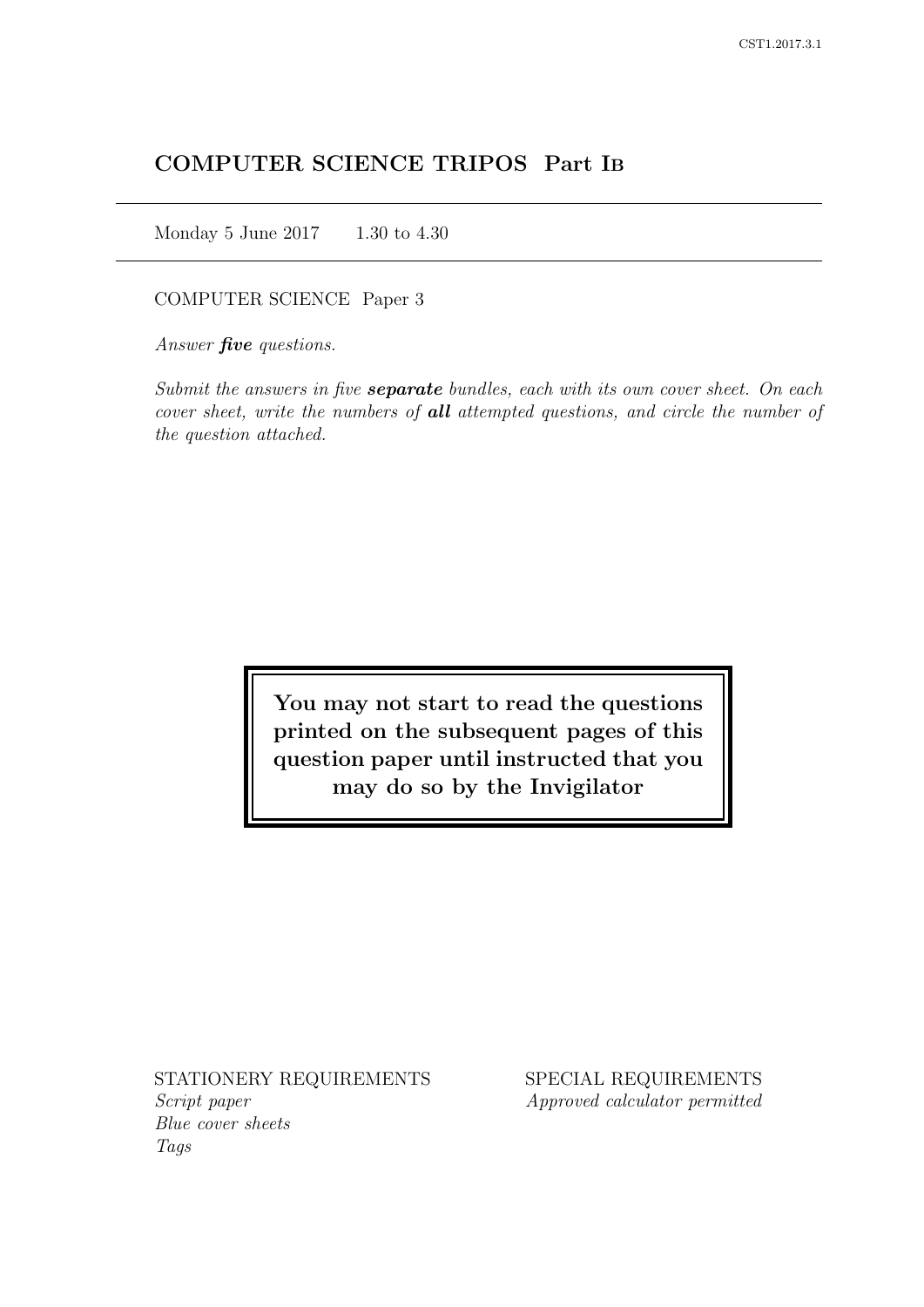### 1 Programming in C and C++

(a) Consider the following program, written to test whether the representation of int on a particular architecture uses two's complement or not.

```
#include <limits.h>
#include <stdio.h>
int main(void) {
  printf("%d\n", (INT_MAX + 1) < 0);
  return 0;
}
```
Explain what this program is permitted to output, and why. [5 marks]

(b) Consider the following C function, intended to receive a string as an argument and return a reversed string as a result. (The strlen function returns the number of characters in the string.)

```
#include <string.h>
#include <stdlib.h>
char *reverse(char *input) {
  int len = strlen(input);
  char output [len];
  for (int i = 0; i < len; i++) {
     output[len - i - 1] = input[i];}
  return output;
}
```
 $(i)$  Identify three bugs in this function. [6 marks]

(*ii*) Write a correct version of this function. [9 marks]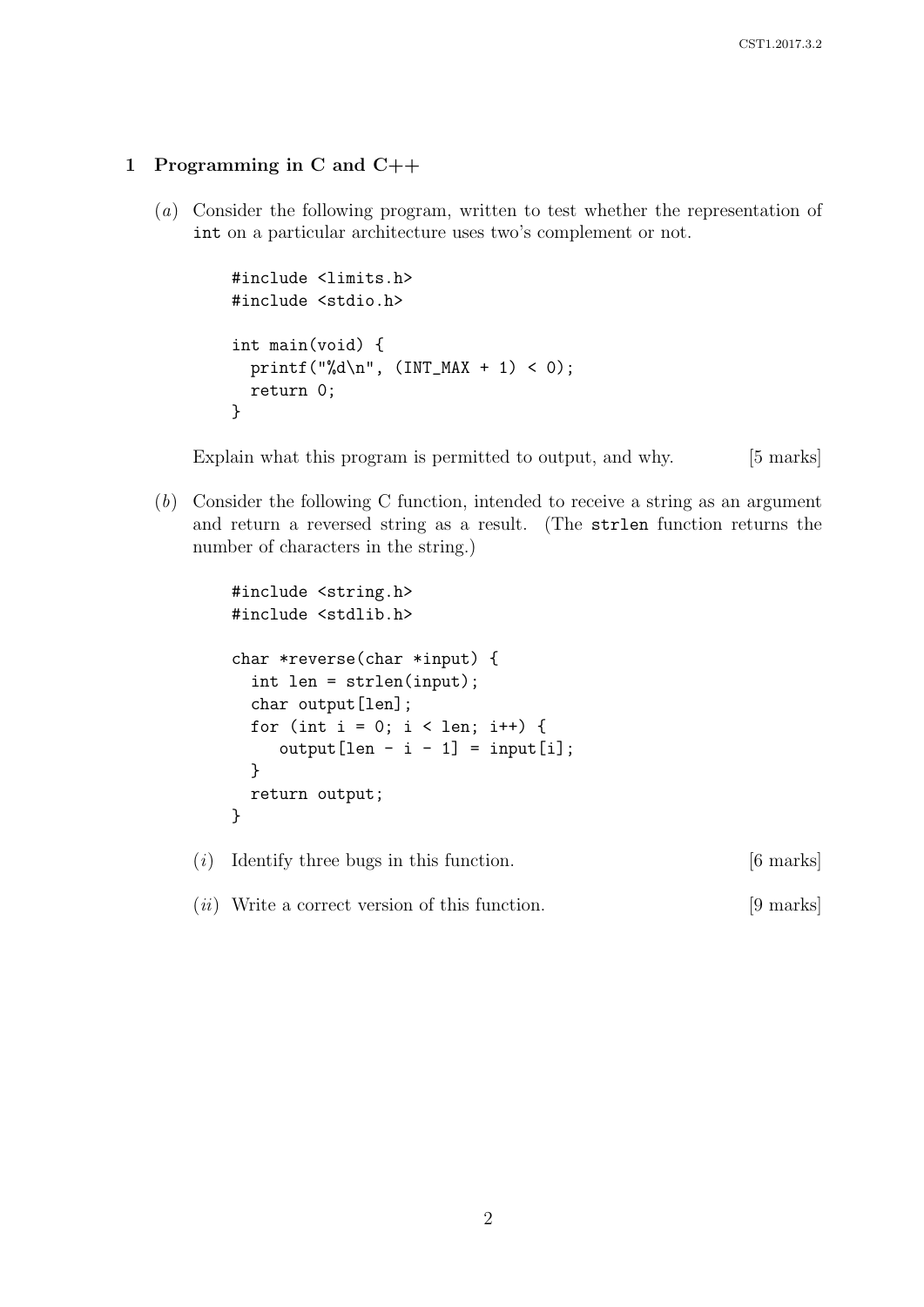### 2 Programming in C and C++

(a) In a  $C_{++}$  program, suppose there is a function with the following prototype.

void foo(MyClass x)

Suppose that this function is invoked in a call  $foo(z)$ .

- (i) What does  $C++$  do when z is passed as an argument to foo?
- $(ii)$  Explain briefly in English how the MyClass class can be modified to raise compile-time errors when objects of type MyClass are passed as arguments.
- $(iii)$  Why might you want to do this?
- $(iv)$  In response, how should the type of foo be declared instead? Give a new function prototype for foo.

[3 marks each]

(b) In C, it is typical for APIs to expose functions which create values (such as fopen) and then subsequently delete them (such as fclose). For example, a C program might use files with code like:

```
void bar(void) {
   FILE *fp = fopen("example.txt", "r");
   baz(fp);
   fclose(fp);
}
```
- $(i)$  What makes this style of resource management problematic in  $C++$ ? Your answer should explain what baz could do that creates resource-management hazards. [3 marks]
- (ii) Describe the preferred alternative to handling this kind of resource management issue in modern C++. [2 marks]
- (*iii*) Define a C++ class which wraps the C file API to support C++ style resource management. You only need to show how to wrap the resource management calls (fopen and fclose), and may ignore the rest of the file API. [3 marks]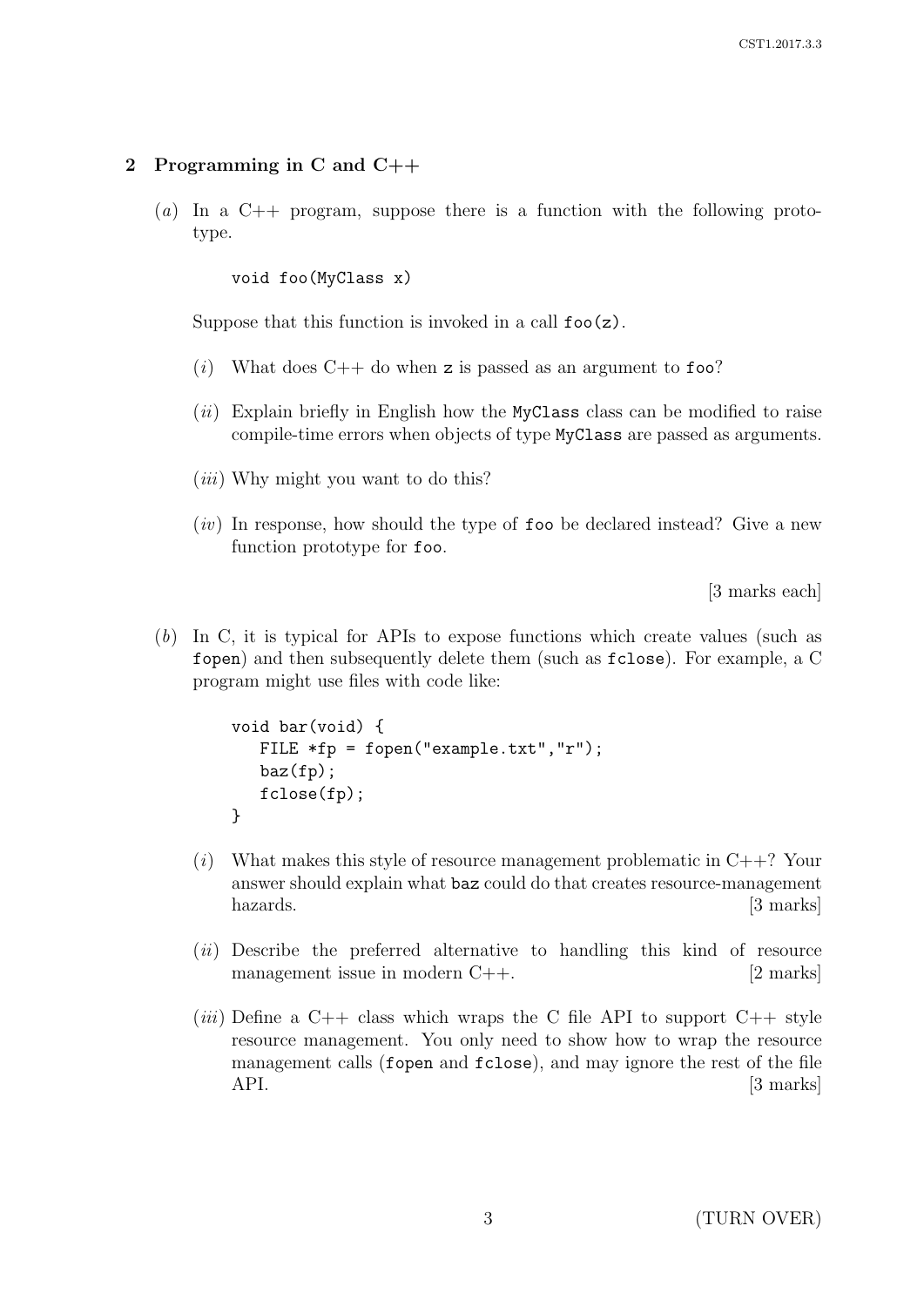#### 3 Compiler Construction

- (a) Explain why some programming languages require automatic memory management ("garbage collection") for program execution. [4 marks]
- (b) At a given point in the execution of a program, what can be considered as garbage? How can garbage be located in memory? [4 marks]
- (c) Suppose a programmer is implementing garbage collection using reference counting. Discuss whether or not they need to consider the possibility of a reference count overflowing when incremented. [4 marks]
- (d) Suppose we are writing a compiler for an ML-like language. We want to employ the equation

 $(\text{map } f)$  o  $(\text{map } g) = \text{map } (f \circ g)$ 

as a left-to-right rewrite rule for optimisation. The symbol o represents function composition — for any value v the expression  $(f \circ g)$  v evaluates to the value of  $f(g \, v)$ .

Discuss the merits of this idea. Is it always correct? [8 marks]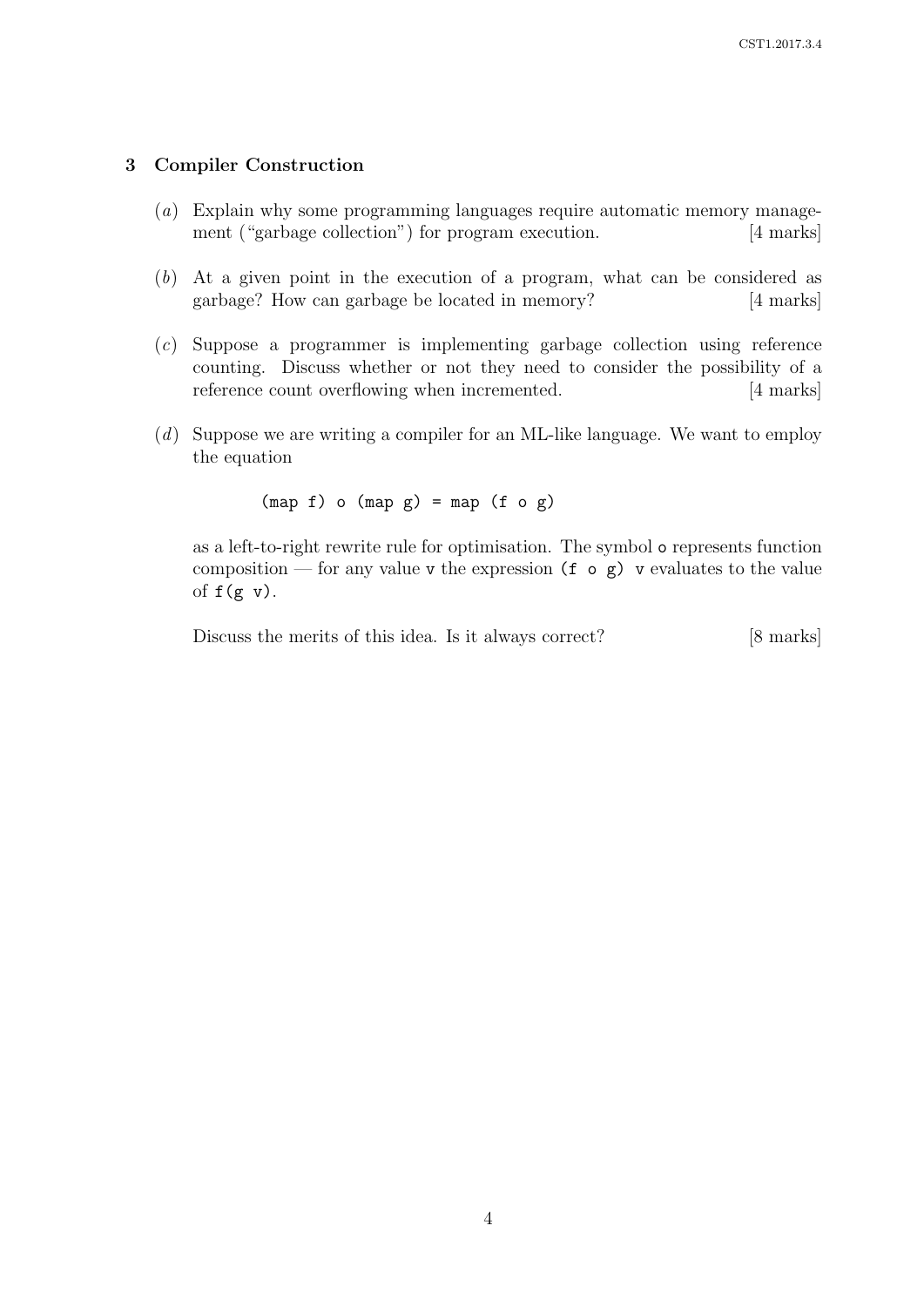### 4 Compiler Construction

Consider the following simple evaluator for a language of expressions written in OCaml.

```
type expr =
  | Integer of int (* integer *)
  | Pair of expr * expr (*) pair *)
  | Apply of string * expr (* apply a named function *)
type value =
    | INT of int
    | PAIR of value * value
(* eval : expr \rightarrow value *)let rec eval = function
  | Integer n -> INT n
  | Pair (e1, e2) -> PAIR (eval e1, eval e2)
  | Apply (f, e) -> eval_function(f, eval e)
```
In this code the function eval function has type string \* value -> value and is used to evaluate some "built in" functions. For example,

eval\_function("add", PAIR(INT 10, INT 7))

could return the value INT 17.

(a) Rewrite the eval function in continuation passing style (CPS) to produce a function eval cps so that the function

let eval\_2 e = eval\_cps (fun  $x \rightarrow x$ ) e

will produce the same results as the function eval. [10 marks]

(b) Eliminate higher-order continuations from your eval cps function. That is, introduce a data type cnt to represent continuations and write functions of type

> eval\_cps\_dfn : cnt -> expr -> value apply\_cnt : cnt \* value -> value eval\_3 : expr -> value

using the technique of defunctionalisation. Note that functions eval\_cps\_dfn and apply\_cnt will be mutually recursive. [10 marks]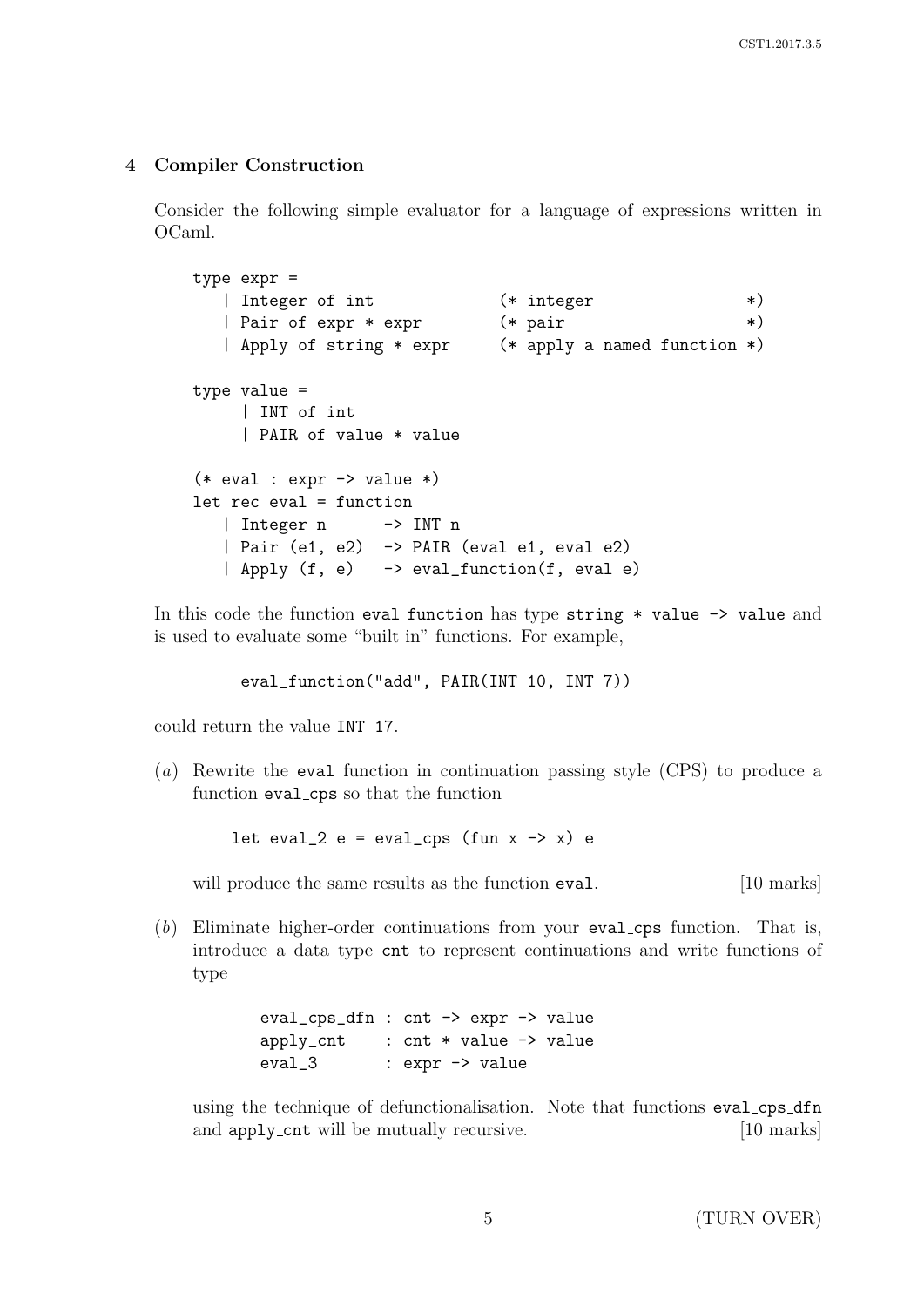### 5 Concepts in Programming Languages

- (a) "Fortran, Algol and Lisp invented most programming language concepts 50 years ago; adding the concept of object-orientation suffices to explain all programming languages to date". To what extent is this statement true or false? Provide evidence for both, keeping in mind developments in hardware, large-scale system design, type systems and the like. [5 marks]
- (b) "JavaScript is just Java with dynamic typing". Discuss. [3 marks]
- (c) In Java and the JVM every value is either a primitive type or a heap-allocated object. However, Java 8 added ML-style functions-as-values. How is this achieved both at the value level and the type level, and does this addition increase the expressiveness of Java or merely provide more compact syntax? [4 marks]
- (d) What is the difference between internal and external iteration? Explain the key differences between the Collection and Stream interfaces in Java 8, commenting on any association with internal and external iteration. [4 marks]
- (e) The Stream interface to Java provides the parallel() method to cause the elements of a Stream to be processed in parallel. Comment, fixing any problems you find, on the following program fragment (forming part of a top-level class) which has recently been adjusted by a new employee "to work faster" by the insertion of the call to parallel().

```
int nin, nout;
Stream<String> shortstrings(Stream<String> s) {
  return s.parallel().filter(w ->
       { nin++;
         if (w.length() < 4) { nout++; return true; }
         return false;
       });
}
```
[4 marks]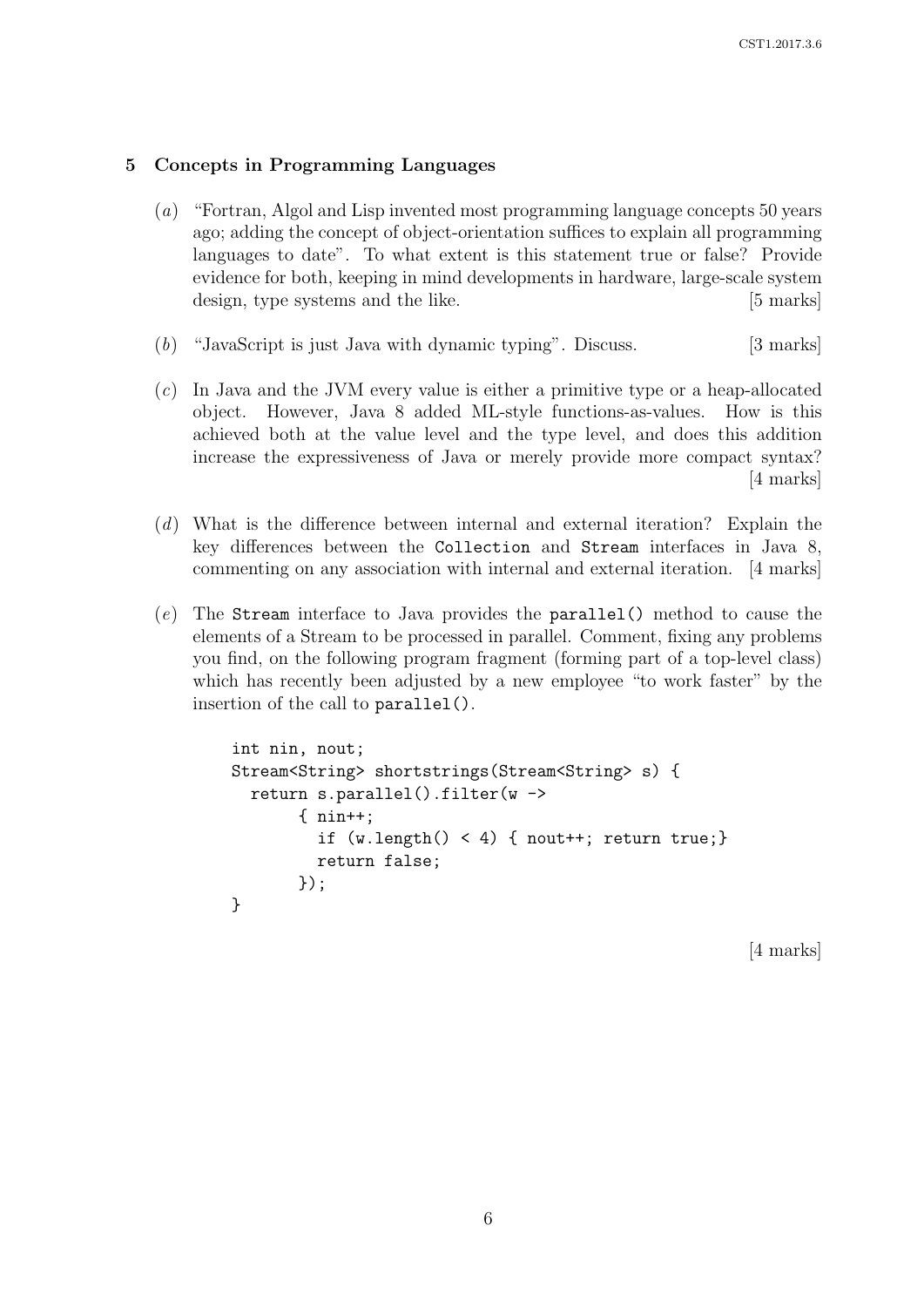### 6 Further Java

Your task is to implement a trusted timestamp service. The service should accept TCP connections from clients on port 2510, read in ASCII characters from clients up until the first newline character, cryptographically sign and date the characters read, and return the digital signature to the client before closing the connection. You may assume the existence of a class Util with a static method String sign(String document) which, given a string document, will generate a digital signature suitable for sending to the client.

- (a) Write a single-threaded implementation of the trusted timestamp service. You may use any features of the Java standard library. [6 marks]
- (b) Write an implementation of a queue as a class ConcurrentBlockingQueue $\langle T \rangle$ , with public methods void put(T) and T get(). Your implementation should be thread-safe and calls to get should block until an item is available for return to the caller. You should not use any features of the Java standard library except for java.util.ArrayList. [6 marks]
- (c) Write a multi-threaded implementation of the trusted timestamp service which uses a static set of ten worker threads, created when the program starts, to service requests from clients. You may use any features of the Java standard library and you may assume an implementation of ConcurrentBlockingQueue<T> described in part  $(b)$ . [5 marks]
- (d) When will your multi-threaded implementation achieve lower-latency responses to clients than the single-threaded implementation? Why? [3 marks]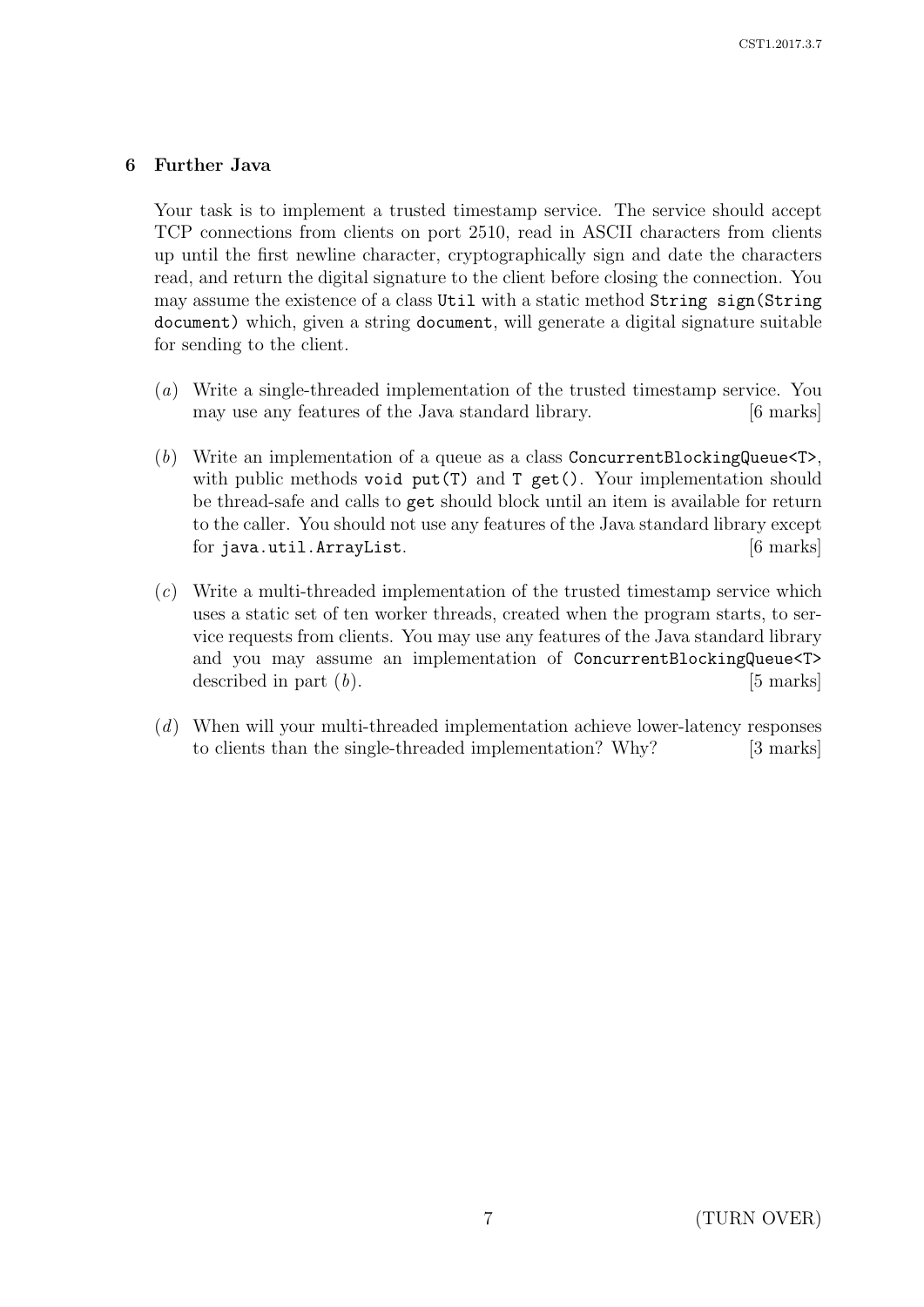[5 marks]

#### 7 Prolog

- (a) Define and/3 to model an AND gate, using 0 and 1 to mean "false" and "true" respectively. [2 marks]
- (b) A definition of  $\sigma r/3$  is shown on the left, and a query's result on the right:

or 
$$
(0,0,0)
$$
.  
\nor  $(-,,-,1)$ .  
\n $\left.\begin{array}{c}\n 2-\text{or } (0,0,\text{Result}) \\
 \text{Result} = 0 \\
 \text{Result} = 1\n \end{array}\right.$ 

Explain this output, and correct or/3 without increasing the number of clauses. [3 marks]

- (c) Define  $\text{xor}/3$  using two rules. [2 marks]
- (d) Define full\_adder(A, B, CIn, COut, S) to implement the following circuit.



- (e) Define zip(InList1, InList2, OutList) such that if InList1 is  $[1,3,...]$  and In List 2 is  $[2, 4,...]$  then OutList must be  $[[1,2],[3,4],...]$ . [2 marks]
- (f) Define ripple\_carry\_adder(N, Inputs, CIn, COut, Result) to cascade N calls to full\_adder/5. Assume that we obtain parameter Inputs through  $\text{zip}(X, Y, \text{InputStream})$  to add two N-bit values X and Y. In your answer take the most significant bit to be on the *right*. Thus you should expect to see:

```
?- ripple_carry_adder(2, [[1,1], [0,0]], 0, Cout, S).
Cout = 0, S = [0, 1].?- ripple_carry_adder(2, [[0,0], [1,0]], 0, Cout, S).
\text{Cout} = 0, S = [0, 1].?- ripple_carry_adder(2, [[0,0], [1,1]], 0, Cout, S).
\text{Cout} = 1, \, S = [0, 0]. [2 marks]
```
(g) Define the predicate test(X,Y,N) which tests ripple\_carry\_adder/5 against Prolog's built-in addition function for up to N bits of precision, that is, fixed width  $test(X, Y, N)$  fails if overflow occurs (i.e., the carry bit is set). You may assume you are given predicates dec2bin(Dec,BinList) and bin2dec(BinList,Dec) for converting between integers and lists of bits, and length(List,N) which relates lists with their lengths. [4 marks]